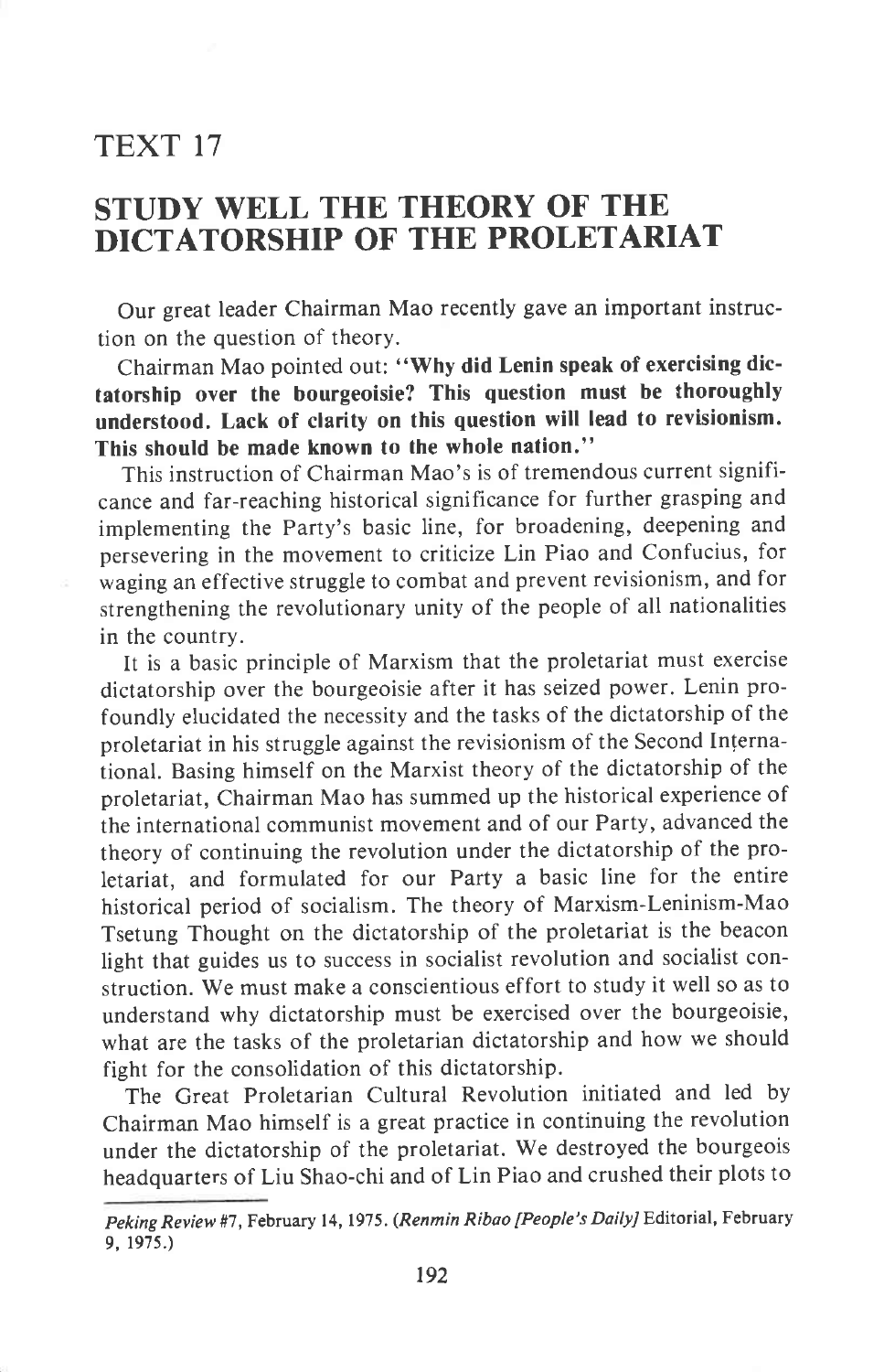## Text 17

restore capitalism. In the movement to criticize Lin piao and confucius, we have further criticized Lin piao's counter-revolutionary revisionist line and its important ideological source, the doctrines of confucius and Mencius, and have achieved enormous successes. Our proletarian dictatorship is more consolidated than ever. However, there must not be the least let-up on our part. Our fight against revisionism is a protracted struggle, not one or two trials of strength. Our task is to work ceaselessly to dig up the soil that breeds revisionism, a task, as Lenin put it, "of creating conditions in which it will be impossible for the bourgeoisie to exist, or for a new bourgeoisie to arise." Obviously, this is a task of unparalleled magnitude.

Marx referred to socialist society in these words: "... just as it emerges from capitalist society; which is thus in every respect, economically, morally and intellectually, stitl stamped with the birth marks of the old society from whose womb it emerges." In order to eliminate these birth marks, it is necessary to undertake socialist revolution and construction over a long period. Bourgeois rights inevitably remain in our society. chairman Mao pointed out: "china is a socialist country. Before liberation she was much the same as capitalism. Even now she practises an eight-grade wage system, distribution to each according to his work and exchange by means of money, which are scarcely different from those in the old society. what is different is that the system of ownership has changed." Chairman Mao also pointed out: So far as the bourgeois rights are concerned, "these can only be restricted under the dictatorship of the proletariat." Thus it would be quite easy for people like.Lin Piao to push the capitalist system if they should come to power. Therefore, we should read more of the works by Marx, Engels, Lenin and Stalin and by chairman Mao. we should realize that the period of socialism is a period of struggle between moribund capitalism and nascent communism, and see clearly what is socialism and what is capitalism in both theory and practice. we should realize that harmony as well as contradiction between the relations of production and the productive forces and between the superstructure and the economic base still exist in a socialist country, and pay attention to solving problems in the relations of production and to grasping effectively the socialist revolution in the superstructure. we should bring into play the socialist initiative of the masses of the people and develop the socialist economy with greater, faster, better and more economical results.

Lenin said: "Small production engenders capitalism and the bourgeoisie continuously, daily, hourly, spontaneously, and on a mass scale." This also occurs among a section of the workers and a section of the Party members. Both within the ranks of the proletariat and among personnel of state organs, there are those who follow the bourgeois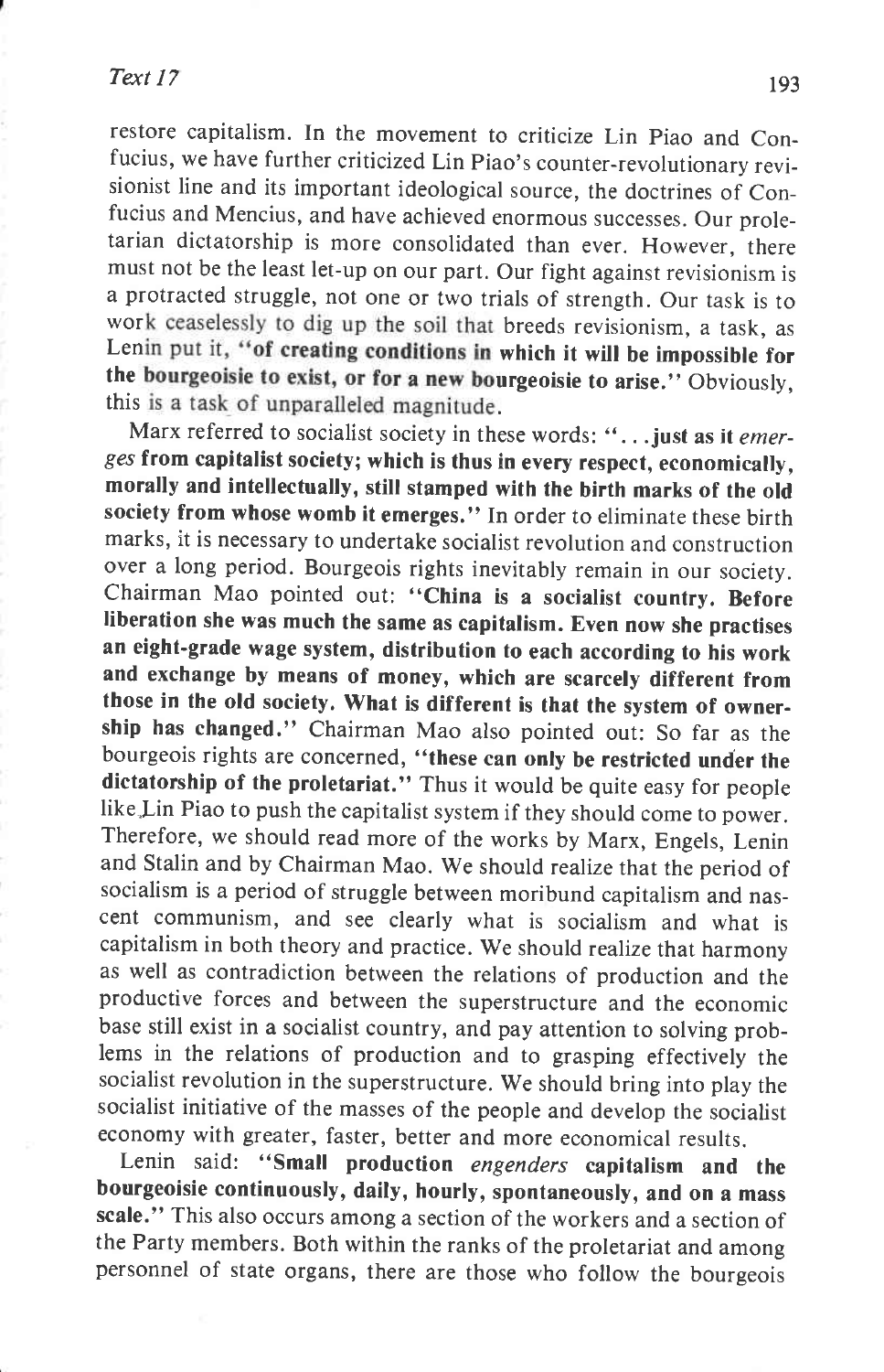style of life. All these run counter to socialism. In our study, we should acquire a deep understanding of the point that the dictatorship of the proletariat must not only suppress the resistance of the overthrown landlord and capitalist classes and guard against subversion and aggression by imperialism and social-imperialism, but must also struggle against the newly engendered bourgeois elements and overcome the corrosion of and influence on the proletariat by the bourgeoisie and the force of habit of the old society. Thus we will more consciously adhere to the socialist road, criticize capitalist tendencies, criticize the bourgeois world outlook, and promote and strengthen the revolutionary unity of the masses.

The attitude towards the dictatorship of the proletariat is the touchstone that distinguishes genuine Marxism from sham Marxism. All revisionists invariably try by hook or by crook to distort, attack and liquidate the dictatorship of the proletariat. They deny that the contradiction between the proletariat and the bourgeoisie and between socialism and capitalism is the principal contradiction in a socialist society, that the proletariat must exercise all-round dictatorship over the bourgeoisie in the realm of the superstructure, including all spheres of culture, and that the dictatorship of the proletariat should impose necessary restrictions on that part of the bourgeois rights still existing. On this question, some of our comrades, too, have got muddled ideas of one kind or another, and even regard certain capitalist stuff as socialist. Only by reading and studying conscientiously can we distinguish between genuine Marxism and sham Marxism, be sober-minded, uphold the Party's basic line and policies and persevere in continuing the revolution under the dictatorship of the proletariat.

Party committees at all levels must, in accordance with Chairman Mao's instruction, conscientiously grasp the study of the theory of the dictatorship of the proletariat. Leading cadres should be in the van in this study and organize it effectively among Party members, cadres and the masses, and pay attention to giving play to the role of the theoretical contingents and to correctly distinguishing between and handling the two different types of contradictions. The study of the documents of the Fourth National People's Congress should also be focused on the key question of the dictatorship of the proletariat. we must carry further our criticism of Lin Piao's reactionary fallacies directed against the dictatorship of the proletariat and make a further analysis of the social base that gave rise to Lin Piao's revisionist line. We must continue to criticize the doctrines of Confucius and Mencius, study the history of the struggle between the Confucian and the Legalist schools and of class struggle as a whole and sum up the historical experience so as to deepen our understanding of the dictatorship of the proletariat. It is